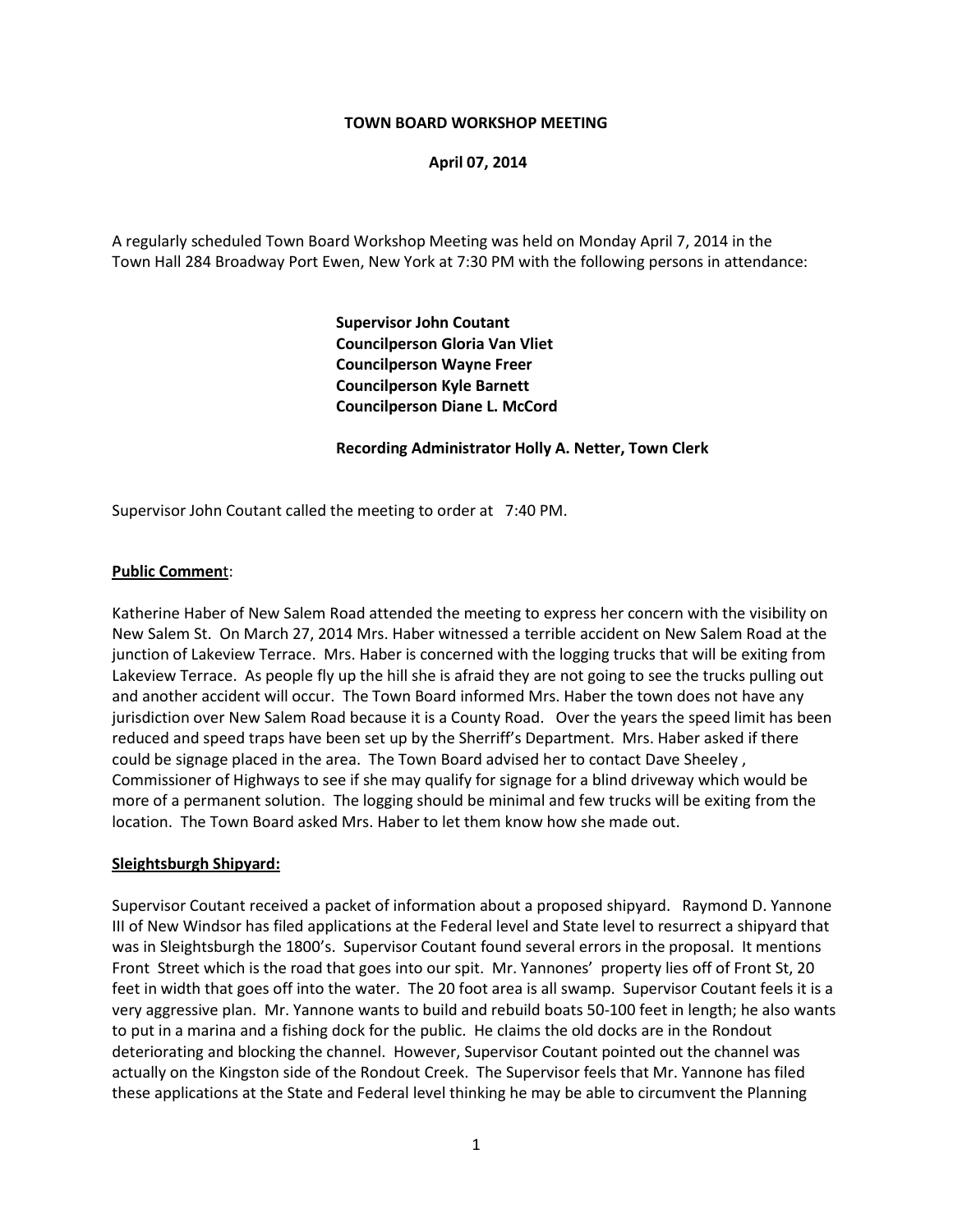Board and Town Board approval. He also refers to Sleightsburgh Spit as a State park, which it is not. The Waterfront Board has until May  $1<sup>st</sup>$  to submit any concerns or objections to the Department of State.

## **Dog Bite – Transfer Station**

A pit bull from the City of Kingston was being walked by our employee Tammy Sylvester when the dog jumped on transfer station worker, Brian Clarke, brought him to his knees and bit him. Marshall and Sterling was contacted and it was determined it was a workman's compensation case through Dankelmann since Brian is not an employee of the town. The dogs should not be walked in that area and the dog warden needs to address this matter. Supervisor Coutant said he had told Jill Shufelt, our Dog Control Officer, that she had the authority to address the matter with the employee.

## **Resolution – Support of UC Town Clerks & Ulster County Tax Receivers Association**

Many Townships and Villages in Ulster County have been having serious problems with mail delivery since the United States Postal Service changed the flow of the mail to the distributing centers. Non delivery of Tax bills, official mail, utility bills and important notices with deadlines have impeded local government to carry out their responsibilities on a daily basis. Local Legislators, The County Executive Office, Senators, Assemblymen and Congressmen have offered their support to the Town Clerks Association to take the necessary steps to rectify and improve the timely delivery and receipt of the mail. Each Town Clerk has asked their Board to sign this resolution in full support of their efforts and resolving issues involving the US mail to benefit all of our town residents.

# **Logging Lakeview Terrace**

The logging is not expected to take very long to complete, there are only 10 trees per acre being removed. Supervisor John Coutant has been keeping an eye on the logging that is being done. A stop work order had been placed on the logging because they started before their permit was approved. The permit is for 6 months but Tim feels it will probably only take 3 months at most. Councilperson Diane McCord had an issue with the stop work order being removed from the tree. Supervisor John Coutant had gone to the site and told them to cease and desist. The son said I'm just doing what my father told me to do. Debbie Pugliese posted a stop work order the next day and 2 days later is was down. The owner of the company apologized for jumping the gun and said he would comply. He also put in a black drainage pipe with stone on top around the back of Lakeview Terrace to make sure any water that came off of the mountain would not go over the town road.

## **Sale of Aluminum – Highway Department**

The Highway Department has brand new aluminum that has not been used since Art Cross purchased it during his term, which was used for bleachers. A few people have shown interest in purchasing it. Mike Cafaldo was asked to put together a price and the town will put it out for Bid.

# **ZBA Resignation – Sean Fitzgerald**

We received a resignation from Sean Fitzgerald of the Zoning Board of Appeals.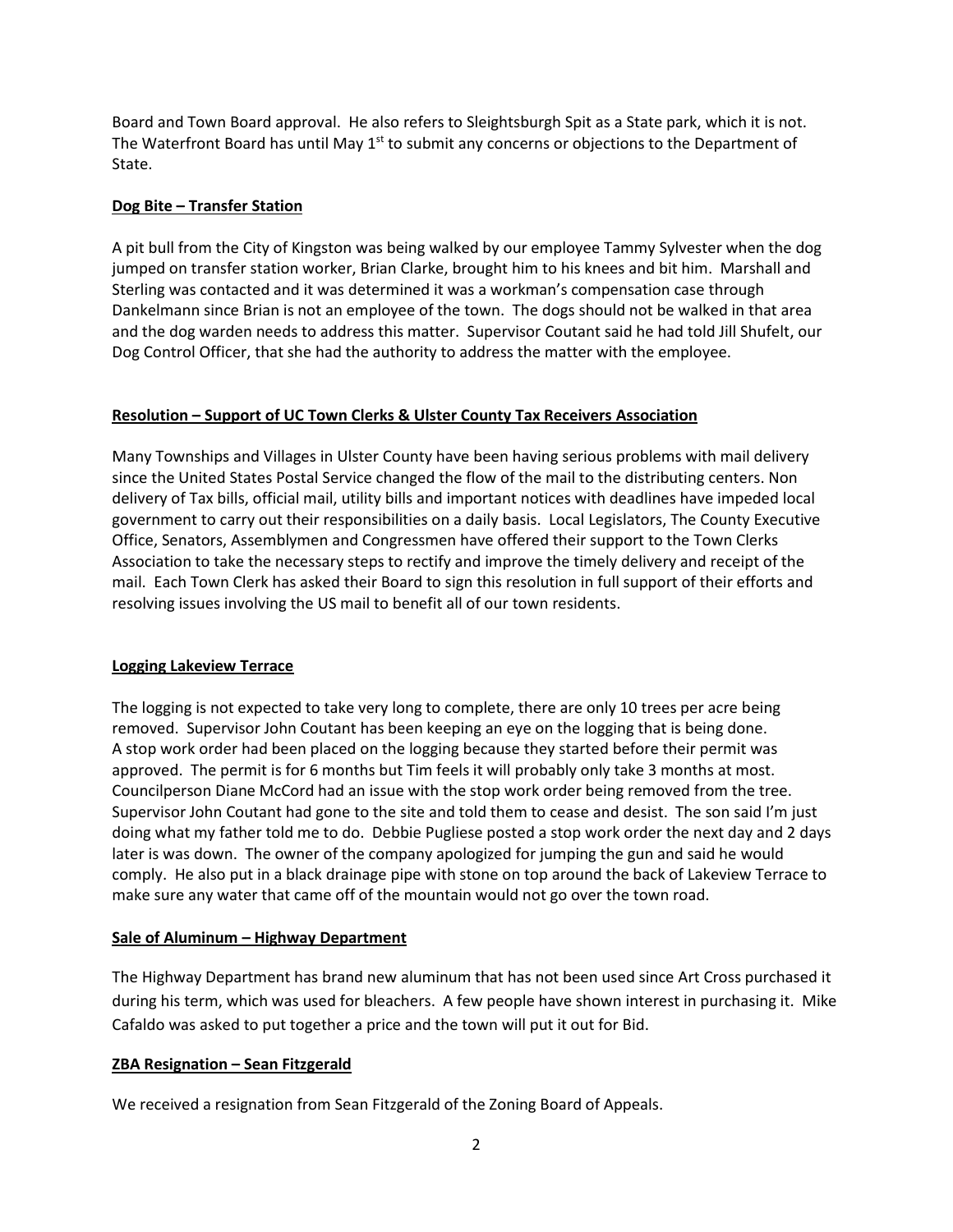### **Comcast – Time Warner**

The Town of Esopus does not have a cable franchise. Several Board members remembered drafting a contract but it was never signed and returned to the Town. A copy of the contract will be located, reviewed and revamped to address current issues.

### **Resolution - New Capacity Zone**

Capacity Zones are being proposed. When they deregulated the electric companies they gave Central Hudson the option to sell or make the power but they could not do both. Central Hudson chose to sell the power. In the New Capacity Zone they are developing eggs. Our egg is coming from the New York Metropolitan area, coming up the Hudson Valley and encompassing the Hudson River. The federal government is now saying the energy that is sold within the egg needs to be made within the egg. Our zone contains Indian Point and Danskammer which is not currently open. The Town Board will review the paperwork that was provided.

### **Scenic Hudson – Lighthouse Park (shed)**

Scenic Hudson has asked for permission to relocate their shed temporarily to the lighthouse park while they erect a Gazebo on their property. Wayne asked for a certificate of insurance so if there was any issue of something missing the Town would not be responsible. Councilperson Kyle Barnett explained that it was not necessary because the contents of the shed are not the Town's responsibility.

### **Miscellaneous items discussed**

The Great River Sweep will be April 26 from 9am – 11:30 am at Sleightsburgh Spit Park. Clean up will be May  $10<sup>th</sup>$  3pm – 6pm at Light House Park. Waterfront committee is concerned with the erosion of Light House Park. Councilperson Gloria Van Vliet said she had been talking to Susan Van Vliet who is a resident and is concerned with the late night activity. Carl Belfiglio is expected to attend the Town board meeting to address this issue.

Councilperson Wayne Freer has been attending meetings for the Ulster County Transportation Council. The DOT is offering grant training tomorrow in Poughkeepsie for TIGER grant funds. Councilperson Wayne Freer mentioned he would like to see Rte 213 in the Perrine's Bridge area be addressed to help with the flooding, whether it be raising the road or changing the road to avoid the flooding. As a result from last year's grant the bridge was re-decked, refurbished and repainted.

Councilperson Wayne Freer requested the final W-2 figures that were paid out to each of the Town Hall employees for the year 2013. He said he already had the figures for the highway because of the union contract. He would like Supervisor Coutant to gather that information and give it to him at the next workshop meeting.

Councilperson Gloria Van Vliet reported the Flood Management plans for the Town through Emergency Management have not been updated since 2009. The Ulster County Multi Jurisdictional Hazard Mitigation Plan Update paperwork was emailed to all councilpersons by Councilperson Wayne Freer